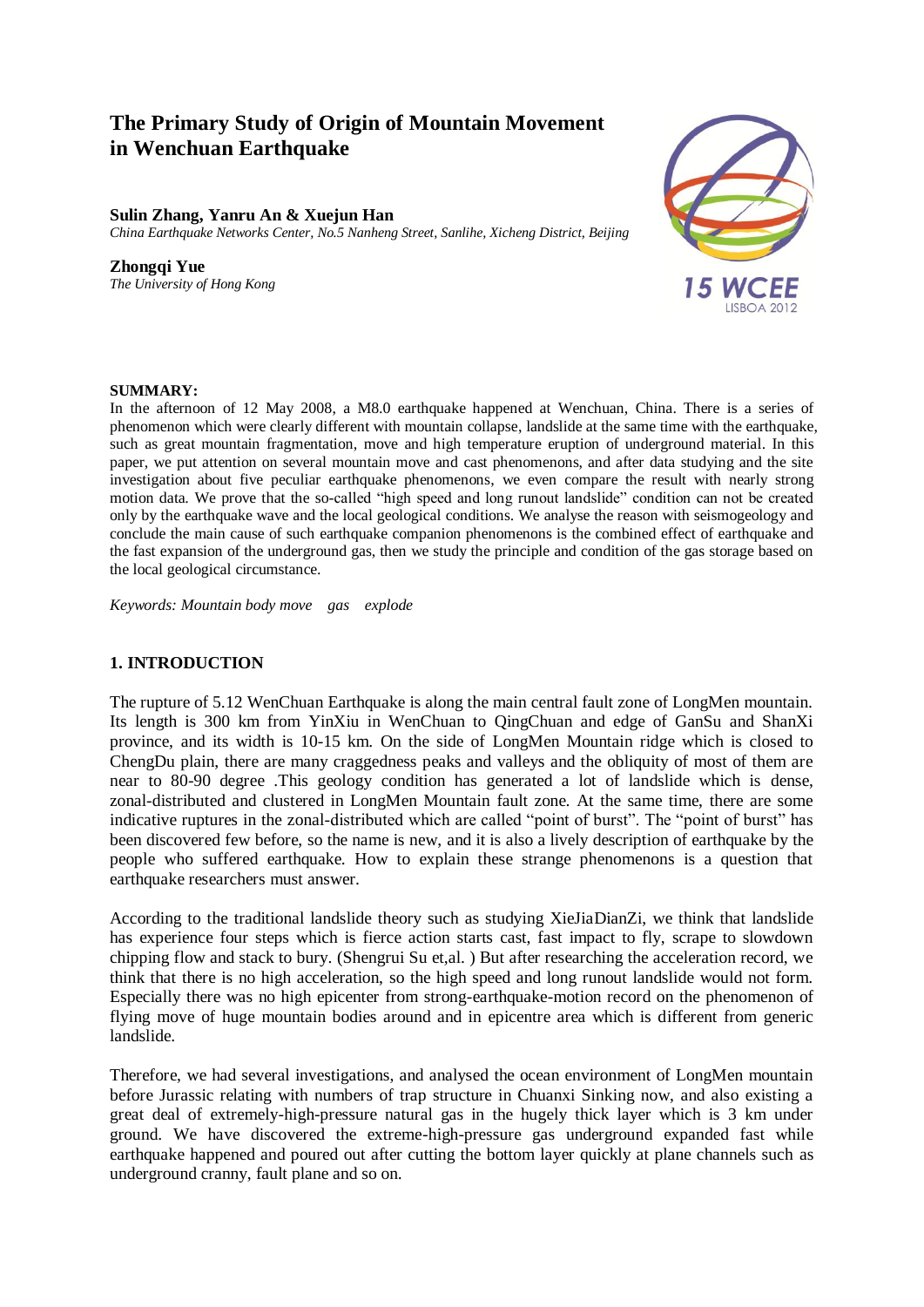

**Figure 1.** Klipe of Chenijaba **Figure 2.** The broken-rock flow extrude from underground and fly away in Xiejiadian

# **2. EXAMPLES**

# **2.1. Klipe of Chenjiaba**

A serious landslide happened in Taihu village of Qiangzu country in Chenjiaba of Beichuan county(The Institute of Crustal Dynamics, China Earthquake Administration, 2009). Longdonggou is a stream which wriggled among mountains before the earthquake. A hill in the southeast fly to the north of Longdonggo when the earthquake happened and formed a huge talus creep. The thickness of the talus creep is more than 100 m, and buried another villige under it. The location in the front of what in figure 1 (see fig.1) was a broad flat before. Now the soil stack is from the gap of the peak on the up left of the picture, and it was also fly to rush here by magma with several kilometers.

According to Xiao Fan who is the chief engineer of local geologic survey team in Bureau of Geology and Mineral Resources of Sichuan province, the gas from the landslide had little relation with geothermy and may related to natural gas in shallow layer underground. "Earthquake changes geologic construction and brings on new crannies, so there may some natural gas came from shallow layer."

# **2.2 "Turn ground over sky" of Xiejiadianzi in Pengzhou**

There was also a strange phenomenon happened in Xiejiadianzi in Pengzhou which was called "Turn ground over sky" by the local people. When the earthquake happened, the people felt the shake of ground and saw a thick wraith of black smoke rose from buildings in Xiejiadianzi and covered all the sky soon. The whole village seemed to be blasted and soon slurry and rocks jumped to sky and poured to river bottom with destroyed buildings. About 48 families which were one third of all village were swallowed by the earth. Debris flow with huge granite, gritstone, shale, limestone and so on piled out from underground and fly to move everywhere which was about 40 thousand square meters and 10 million cubic meters, and brought on a bevel with vertical altitude is more than 20 m. The casualties are about 100 while there were farmland and village before (see Fig. 2).

# **2.3 Rock Eruption of Daguangbao in An County**

Rock eruption of daguangbao in An county is the most typical in such a lot of rock eruption and cast move. According to our live investigation (Figure 4). A hill body with length 4km, width 1.6km and thickness 0.34km was cast for about 2km. The cast body is about 950 billion cubic meters and the altitude reduce 680m, so the energy was big enough. A great deal of cast body formed a klippe which altitude is 1000m beyond 2000m of Daguangbao (Runqiu Huang, 2008a).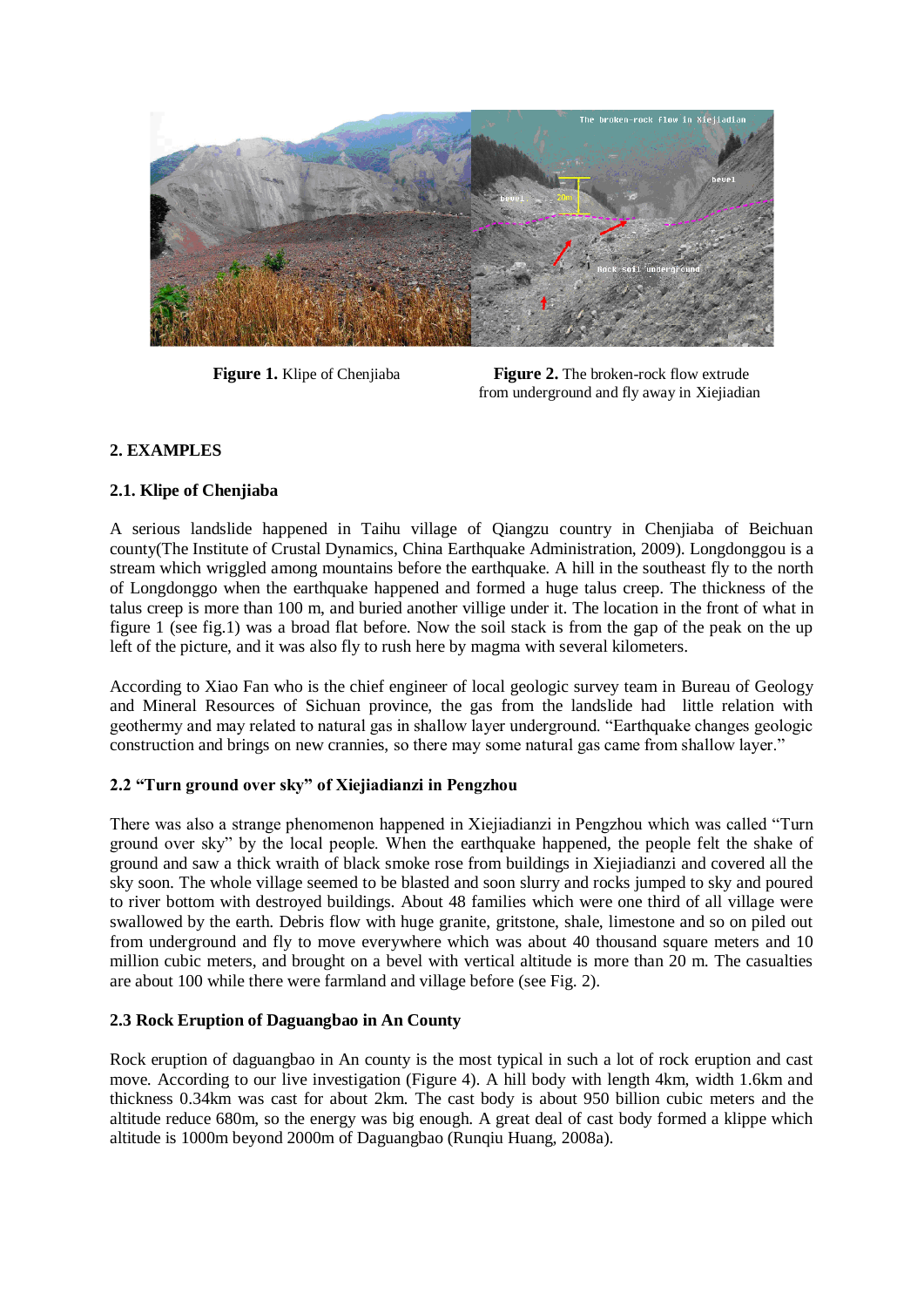

**Figure 3.** The writer surveyed in Daguangbao (2009.6)

The phenomenon of tress explosion at stress concentration points of the fault zone are tentatively called "Turn ground over sky". Longmenshan town in Pengzhou, Xiejiadianzi and Qingchuandong estuary, especially Qingchuandong estuary is the most typical exmaples in our investigation. East River, red Township, Qingchuan County is located in the Longmen Shan fault northeast to the end, and only 300km from the epicenter Yingxiu. Lots of energy from Yingxiu spread to Qingchuan though Beichuan. Several extrusion thrust faultings and nappe constructs intersected in the East River, which resulted in stress concentration and the energy released in an instant as an explosion-like destruction. The large number of geotechnical pieces of gravel from the ground were out of the projectile, and formed a thick 30-50m accumulation of its destructive which energy was as the atomic bomb explosion. It made the beautiful village East esttuary disappeared from the earth, and all buildings were destroyed with burying on the spot death of more than 800 people.

#### **2.4. Conclusion of Characters of the Earthquake**

Feature 1: short time and intensive burst point

The central fault zone of Longmen mountain which started from the epicenter Yingxiu, teared into the Qingchuandong esttuary like a tear papers in a short time of more than 90 seconds. While there have been about 15 burst point in main central fault of Longmen Mountain, such as the epicenter of Yingxiu, Yin Changgou Beichuan, Chenjiaba, East river estuaries and so on. The local geological features has undergone a major change.

#### Feature 2: Rare Strange Phenomenon

In this earthquake, A peculiar phenomenon appeared which was rarely seen before. It is that surface geological disasters such as eruption, ground bloom and other happened at a lot of burst point accompanied by strong explosions.

Characteristics: a large number of odor

#### Feature 3: A Lot of Smelly Odor

Witnesses of the earthquake described that there were a lot of abnormal odor at many burst points, such as coke smell and pungent taste. The odor was from rocks in the high-speed collapse, and rub against each other, or gas released on the ground.

#### Features 4: Great Dust and Darkness

In our investigation, many witnesses described to our members: "the day came to a sudden dark, and no light." Yong belief that this situation was actually brought from a large amount of dust generated by the burst point.

#### Features 5: High-speed and High-feature Rupture

Rapid rupture from the epicenter northeast riched a speed at 2 to 3 km per second, and the trajectory was very long, some landslide movemens were seven up to 10 km. Many burst points were very different in altitude, and thus the rocks of eruption were mainly the metamorphic rocks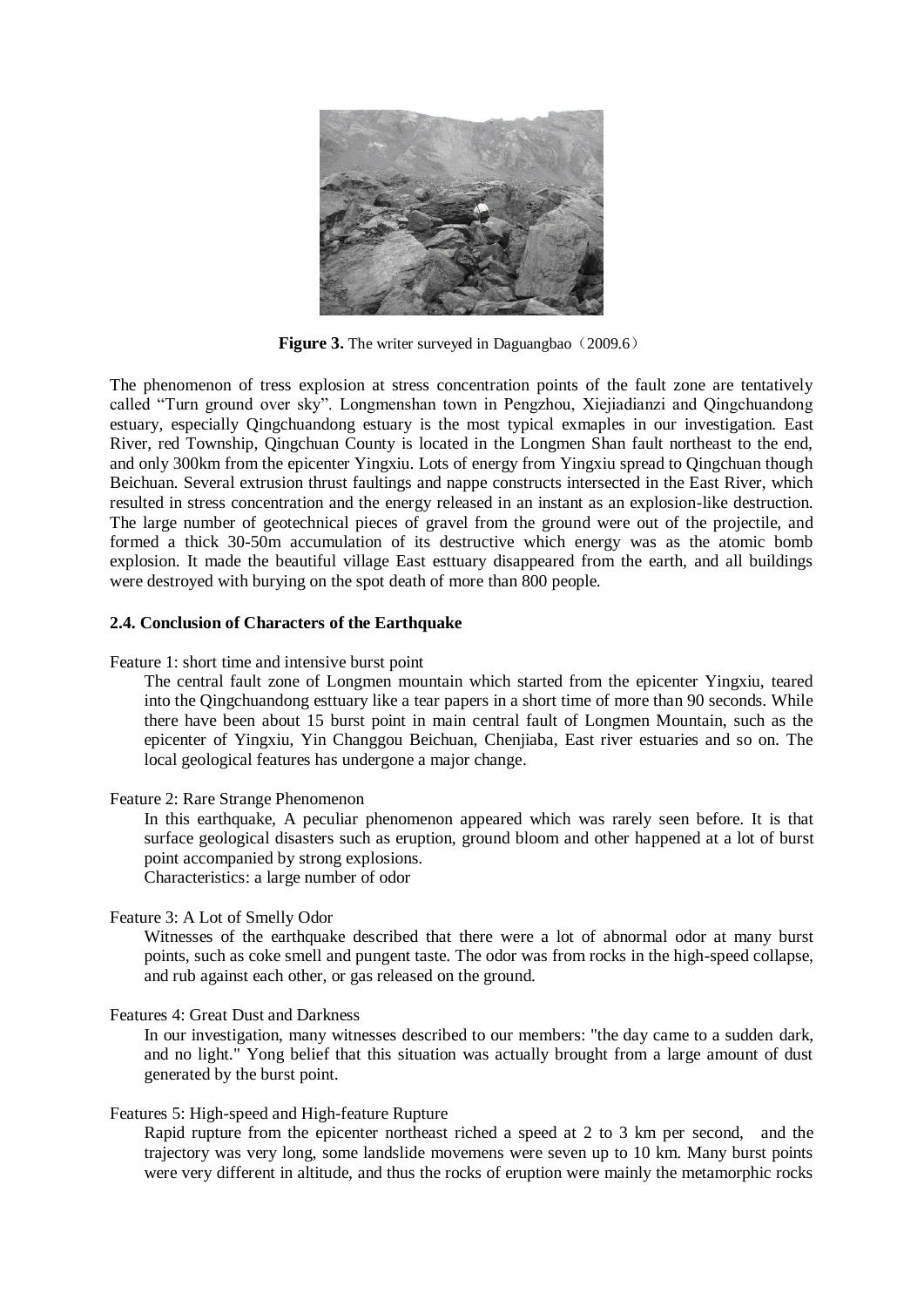and volcanic rocks. The entire rupture can be described as high location, high-speed and long distance.

### Features 6: small acceleration records

In the 478 acceleration records in the Sichuan earthquake, the maximum horizontal peak ground acceleration is only 957.7gal, the maximum vertical acceleration is 948.1gal. Such a small acceleration values is far enough to cause any object of the jump phenomenon.

Macroscopic investigation of the Wenchuan earthquake found a large number of phenomena such as rock burst, eruption, fly-shift, etc. They showed a significant character of expand stress source, which is very different from movements in traditional couple stress source (double couple or a single couple) after the earthquake. Especially disaster situations also showed the characteristics of the constructed of many non-couple source. This may indicate that, in addition to the fault activity in the Wenchuan earthquake, accompanied by many other factors that together triggered to produce the big earthquake disaster.

# **3. EXPLANATION ABOUT THE EXPLOSION THEORY OF GAS**

Simple fault action always generates uplift, down throw and landslides, and simultaneity blasting sand and water is also common. The level of disaster is usually proportional to the altitude, slope and density of rocks, the higher, the more steep and the looser will cause the more severe disasters. But most of the disasters from Wenchuan earthquake occurred in the valley gorge below elevation 1500-2000m; and concentrated in the range of 20 ° -50 ° slope, and the largest disasters were not in loose sandstone, but the carbonate rocks. Thus, the earthquake disaster is not a simple process of fault activity, and the most possible reason is concurrent explosion of combustible material. It can be seen from Figure 4 that the Longmen mountain fault zone is of the marine deposits, and has generating coal, oil and gas background (Wang, et, al. 2008).



Triassic and before: the marine environment, a large number of producing oil and natural gas deposits. Since the Jurassic, early continental sedimentary structural faults and erosion movement, there are 200 million years.

**Figure** 4. Longmenshan tectonic zone have the geological background of the presence of petroleum

The Sichuan Basin is one of China's three major gas production area, and has proven to have 1.2 trillion cubic meters of natural gas. There are a large number of trap structures in Chuanxi hollow in the front of the Longmen Mountain. Thick bottom layer below 3 km contains a large number of extreamly high pressure natural gas.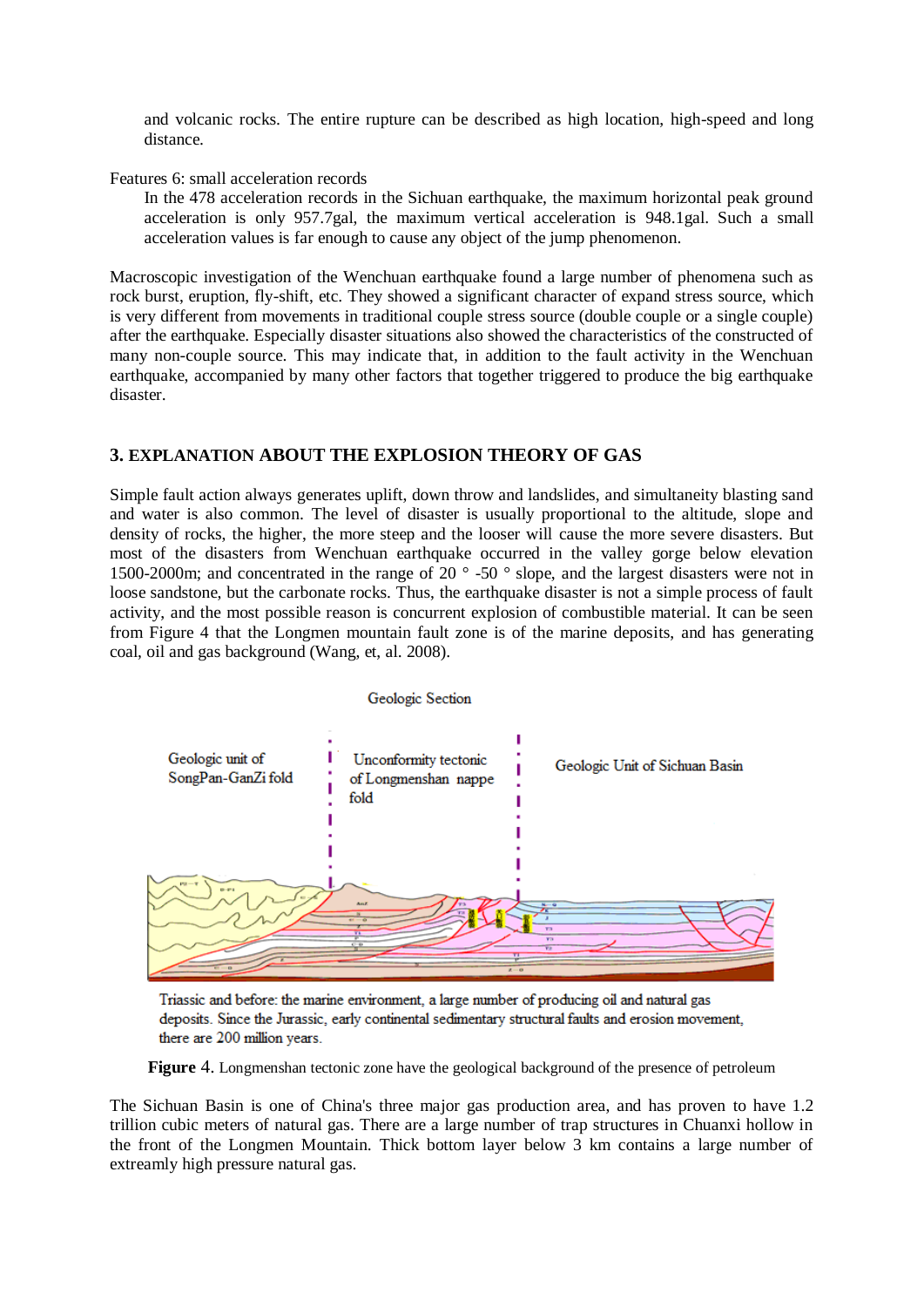We can consider that there are a number of large-scale of closed circle (slit hole) structure which is press-and-extand type in the local region of the Longmen Mountain fault zone, and they sealed the high-pressure natural gas to form a high-pressure airbags. At the same time, the adjoining rock distort continuously and has saved a great deal of elastic deformation. They are located in the central fracture of Yingxiu, Jiufeng mountain in Pengzhou, Hongbai in Mianzhu, Gaochuan- Xiaoba in An County, Beichuan city, Kwai River, Chenjiaba, Qingchuan Nanba and East estuary and other places. Longmen Mountain fault zone has long been a regional extrusion of northwest - southeast direction, so that the high pressure airbag seam can not be bigger, but the natural gas in pressed layer is constantly pushed into the capsule. This makes the natural gas increase, so and the pressure, the effect to surrounding rock and the elastic deformation. The gas capsules are related to the extremely high pressure layer natural gas under 2000-3000m in Triassic system (below) in Chuanxi hollow and Longmen mountain. high-pressure strata of gas associated with or connected. Deep drilling on the latter's formation pressure measurements based on the oil, it is estimated that the pressure of the sealed gas capsule 100-200MPa.

> In high mountains area, the source of gas near the valley underground move to the top of the hill rock hardly, and the high pressure and strata tilt make the resistance of high-pressure gas migration to the top of the hill, so less damage to the Peak

![](_page_4_Figure_2.jpeg)

**Figure** 5. A sketch map of the high-pressure gas make the upper rock break and spout it out to the surface of the earth

Part of the centralized high-pressure gas rushed to the top and fractured and squeezed the rock and got out of the ground (see Fig 5), and it brought these phenomena, such as the ground opening, closing, and flowering, mountain collapse, landslide, rolling stones and ground bulging, uplifting and split of riverbed terraces caused by rock burst and ejections, also resulted in the "klippe", as well as a variety of disaster characteristics described in this paper.

## **4. CONCLUSION**

The Indian plate collided with the Eurasian plate from south to north, while the collision region arched to form the Tibetan Plateau. The Tibetan Plateau moved to the northeast at the same time with uplifting, ant it squeezed the Sichuan Basin slipping to northeast. Since the Wenchuan earthquake occurred in the southeast of the Tibetan Plateau and the magnitude was 8.0, but the fault was not